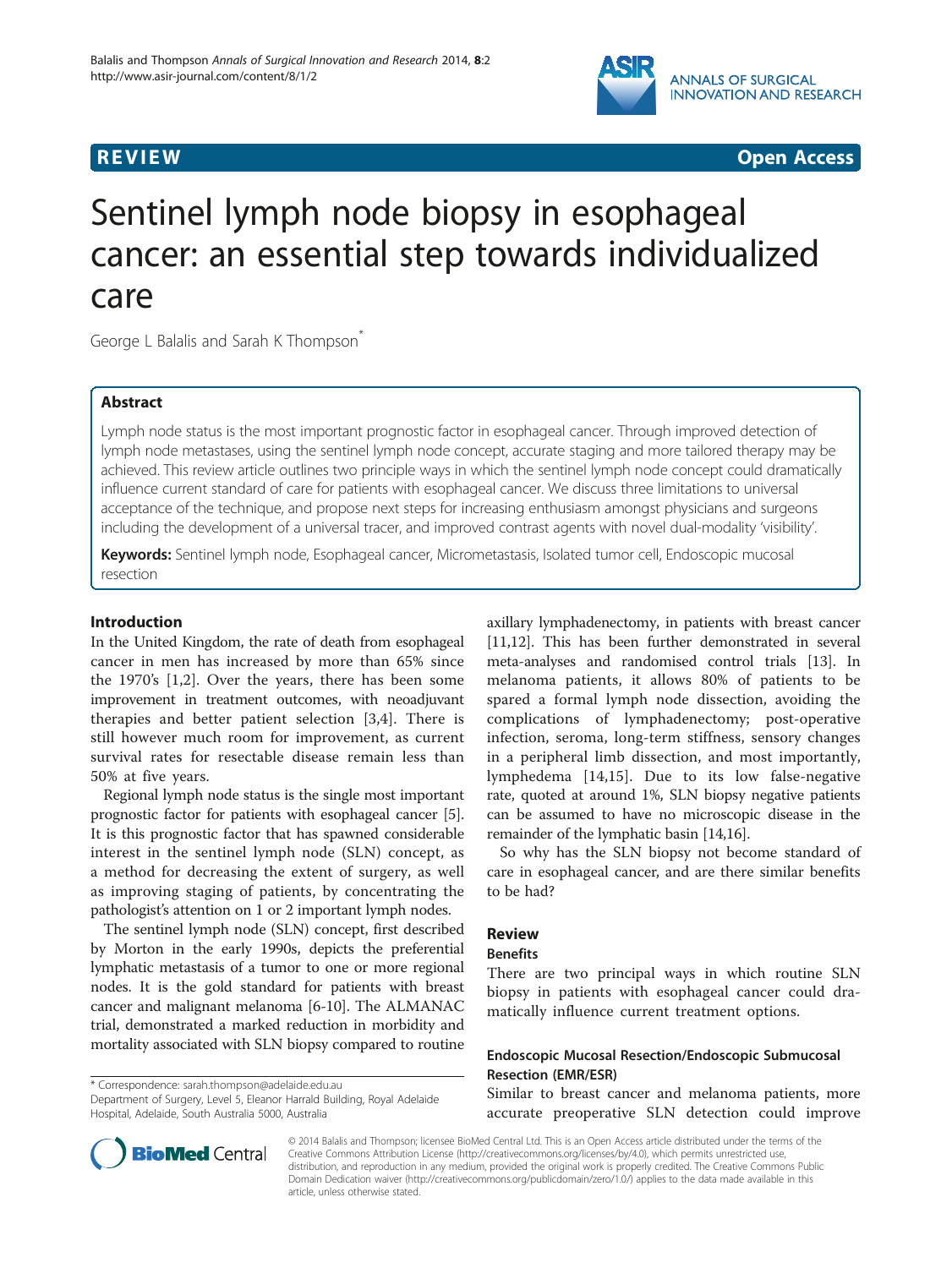the ability to tailor resection of a more superficial esophageal cancer, and potentially avoid the need for an esophagectomy. The risk of nodal disease in pT1a (intra-mucosal) lesions has been shown in most studies to be less than 5%, compared to 12 to 37% in pT1b (submucosal) lesions [[17-20\]](#page-3-0). A recent study by Manner et al. describes successful ESR of esophageal cancers restricted to the upper third of the submucosa (pT1b sm1 lesions) in 66 patients over a 15-year time period [[21](#page-3-0)]. They achieved an 87% complete endoluminal remission rate and, in patients with small focal lesions less than 2cm in size, a 97% complete remission rate. In this paper, they started with double the number of patients, but excluded those with high-risk features for lymph node metastasis. If we could preoperatively assess lymph node involvement with precision, up to 88% of pT1b sm1 patients could avoid a highly morbid esophagectomy, and instead undergo a much less invasive ESR. At present however, Sepesi et al., have concluded that superficial submucosal esophageal adenocarcinoma should not be treated by endoscopic resection alone, until more accurate predictors of nodal spread are found [[22](#page-3-0)].

Currently, there is no randomized controlled trial, which compares EMR or ESR to esophagectomy for early esophageal cancer (pT1). Various retrospective analyses show that EMR/ESR is comparable to esophagectomy, with similar complete remission rates and 5-year overall survival. EMR/ESR has also been shown to result in less morbidity and mortality [[23](#page-3-0)-[25\]](#page-3-0). These studies however suffer from their retrospective nature, heterogeneity in patient groups, and heterogeneity in treatment modalities. It appears that, at present, pT1a esophageal cancer can be treated quite safely with EMR alone, however pT1b cancers warrant a more invasive esophagectomy and lymphadenectomy until we can improve on current preoperative investigations [\[26](#page-3-0)].

# Histopathological assessment

Selective identification of the most important lymph nodes allows the pathologist to "ultra stage" these nodes with serial sectioning, immunohistochemistry (IHC), and/or reverse-transcriptase polymerase chain reaction (RT-PCR). In an ideal world, all resected lymph nodes would undergo this rigorous assessment. However routine serial sectioning and IHC is prohibitively expensive and time consuming, and therefore a more selective approach are required to ensure that only the most important nodes are selected for the pathologist.

Why is such a detailed pathological assessment necessary? The 7th Edition of AJCC Cancer Staging Manual upstages patients with a breast cancer ≤20 mm with nodal micrometastases only from Stage 1A to Stage 1B, to reflect a poorer outcome [[27](#page-3-0)]. Accordingly, nodal micrometastases are classified pN1mi, and not pN0mi. At the current time however, isolated tumor cells (ITCs), are still considered pN0 disease even though a New England Journal of Medicine paper, published in 2009, found that patients with favorable early-stage breast cancer and either micrometastases or ITCs in regional lymph nodes had a reduced 5-year rate of disease-free survival [\[28](#page-3-0)].

In esophageal cancer, even in patients with pT1N0M0 disease, micrometastases are associated with a significant negative impact on survival [[29](#page-3-0)-[33](#page-4-0)]. These occult deposits, either micrometastases or isolated tumor cells, are not visible using conventional pathology and require both serial sectioning and IHC. Further to this, Thompson et al. identified that isolated tumor cells are as important as micro-metastases in determining the overall survival of patients with esophageal cancer [[34](#page-4-0)]. Yonemura et al. also found that a larger proportion of patients died from recurrent disease, if found to have isolated tumor cells [[35](#page-4-0)]. This clearly has important implications for accurate staging and tailoring therapy, in patients with esophageal cancer.

## Current Limitations

First, and probably most important, the type of radiocolloid available for clinical use to detect sentinel nodes is strongly dependent on that particular country's legislation, which hinders the development of uniform protocols. A radiocolloid should "show rapid transit towards sentinel nodes with persistent retention in the nodes" [[36](#page-4-0)]. The balance of these two properties lies in the size of the particle [[37](#page-4-0)]. Smaller particles allow faster visualization of SLN and better uptake in metastatic nodes, whilst larger particles have the advantage of a longer retention time and slower transit, which minimizes detection of nodes downstream to the SLN.

Throughout Europe, 99mTc-albumin is used, compared to <sup>99m</sup>Tc-tin fluoride colloid in Japan, <sup>99m</sup>Tc-sulfur colloid in North America, and <sup>99m</sup>Tc-antimony colloid here in Australia. The size of the colloid ranges from a 100-220nm sulphur, which can be injected one day prior to surgery, to  $10 \pm 3$  nm antimony that is injected just prior to the operation [[38,39](#page-4-0)]. Smaller sized colloids were found to have greater success in preoperative visualization and intraoperative identification of axillary sentinel nodes in breast cancer patients, compared to larger sized colloids [\[40](#page-4-0)]. No similar studies exist for upper gastrointestinal cancer patients.

A second limitation, alluded to earlier, is the logistical issue of injecting the colloid. This is a simple superficial injection in melanoma and breast cancer patients. In contrast, the tracer must be injected via endoscopy/colonoscopy or laparoscopy/thoracoscopy in patients with a cancer of the gastrointestinal tract. This is much more invasive than a skin injection and the timing differs depending on the radiotracer legislated for use in the country of origin.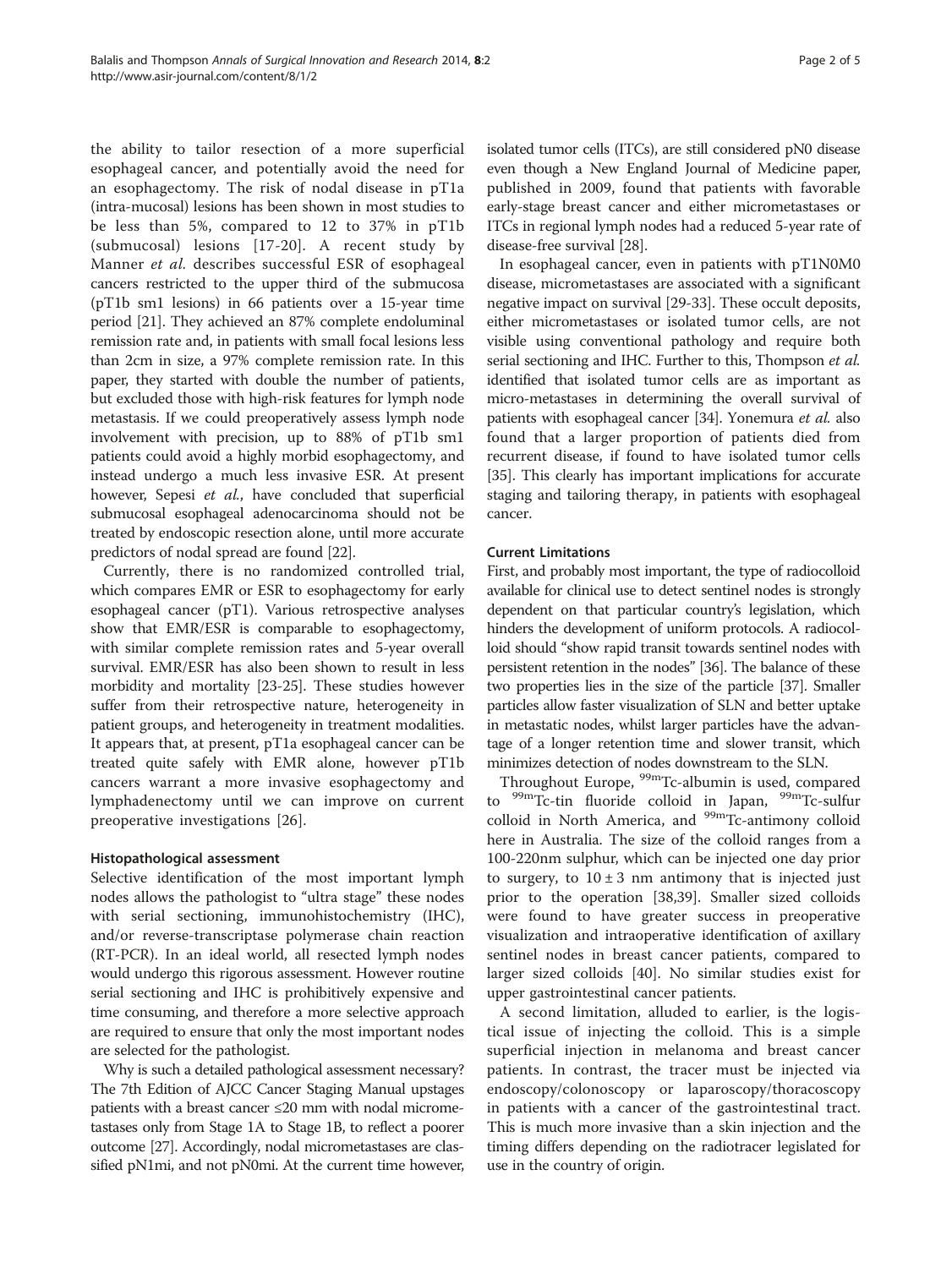Third, in oesophageal adenocarcinoma, greater than 95% of lymph nodes are within 3 cm of the primary tumor, as demonstrated by van de Ven et al. [\[41](#page-4-0)]. This complicates the detection of lymph nodes preoperatively by lymphoscintigraphy, with PET/CT scanners often unable to distinguish positive nodes close to the primary tumor due to the shine-through effect [\[38](#page-4-0)]: "where a strong radioactive signal from the primary tumor hinders the SLN detection with radiocolloid." The inability to have a clear anatomical pathway preoperatively, to guide the intraoperative dissection, is a deterrent towards routine clinical application of the SLN concept. The incorporation of more spatially accurate imaging modalities, and better minimally invasive gamma probes (i.e. with orthogonal 90-degree probes) may avoid interference from injected tracer in the primary tumor.

### Next steps

As stated above, esophageal cancer should adopt the SLN concept. It is the only practical method in today's economic climate to identify the most important nodes for detailed histopathological analysis. As well, widespread adoption of this technique will promote the development of novel sentinel node tracers, which may even be capable of non-invasive lymph node staging, and delivery of therapeutic agents to disseminated tumor cells within the nodes. However, as an initial step, we need to improve upon detection of the SLN in non-superficial cancers.

Second, a universally appropriate tracer is required. This will provide consensus on methodology, timing of migration, and results of SLN detection. The timing of endoscopic injection will therefore be able to be standardized. Probably, a tracer with a longer half-life between injection and migration to sentinel nodes will be more appropriate, to enable preoperative imaging.

Third, improved contrast agents are needed, especially for esophageal cancer. An ideal tracer is one that can enter the initial lymphatic capillary with ease, and move freely to the SLN where it is retained. The tracer should be chemically stable, inexpensive, easily produced and reproducible, and concentrate in the node without spillage. It should also have a short transit time, but remain in the sentinel nodes to allow detection prior to moving on second-tier nodes. Nanotechnology, the use of man-made objects, which contain nano-scale dimensions, may provide the answer [[42](#page-4-0)]. These particles have many of the properties listed above, and some, such as supramagnetic iron oxide nanoparticles (SPIONs), have already been approved for in vivo imaging. For example, in 16 patients with esophageal cancer, Nishimura et al. found that ferumoxtran-10 (an ultra-small 20 nm SPION) provided a combined accuracy of 96%, with 100% sensitivity and 95% specificity in locating the SLN [[43\]](#page-4-0). Taking this application one step further, Weissleder et al. have shown that lymphotrophic SPIONs, injected systemically as exogenous contrast, can discriminate healthy versus tumor-burdened nodes by the degree of accumulation of particles in the nodes [[44](#page-4-0)].

Dual-modality tracers using blue dye and radioisotope tracer have proven very reliable in many solid organ tumours, including breast cancer, melanoma, and gastric cancer [[45-47](#page-4-0)]. This technique facilitates non-invasive preoperative imaging, coupled with subsequent intraoperative assessment, for SLN detection. Blue dye however is of limited use in esophageal cancer, due to its short transit time (too short when considering the amount of time needed to enter the chest cavity), and discoloration of adjacent tissues, which may obscure the surgical field. Different dual-modality tracers are needed; perhaps those using magnetic resonance imaging (MRI) with nanoparticles. MRI has advantages over CT lymphography as it provides higher spatial and temporal resolution, and avoids ionizing radiation. We are currently trialing a dual-modality tracer with both magnetic resonance imaging capability (using iron oxide) and radioactive properties (using <sup>99m</sup>Tc-antimony colloid) in a pig model.

# Conclusions

There are two principle ways in which the sentinel lymph node (SLN) concept could improve staging and thereby individualized care in patients with esophageal cancer. First, adoption of the sentinel node biopsy as a staging investigation (i.e. preoperative lymph node assessment) could tailor resection of a more superficial esophageal cancer, and potentially avoid the need for an esophagectomy. Second, identification of the most important lymph nodes allows the pathologist to "ultra stage" these nodes with serial sectioning, immunohistochemistry, and/or reverse transcriptase polymerase chain reaction. This enables detection of micrometastatic disease, and identifies a patient subset that may benefit from adjuvant therapy.

Three limitations to widespread acceptance of the SLN concept in all solid organ tumors include the lack of a universally legislated radiocolloid for clinical use, the need for an invasive procedure to inject the colloid in many non-superficial cancers, and the inability to have a clear anatomical pathway preoperatively (due to the "shine through effect"), to guide intraoperative dissection.

We believe that esophageal cancers should adopt the SLN concept. This will promote intense research in this field, and lead to improved tracers capable of not only non-invasive lymph node staging, but delivery of therapeutic agents to disseminated tumor cells within the nodes. A universally appropriate tracer is also required to provide consensus and standardization on methodology, timing of migration, and results of SLN detection. Finally, improved contrast agents are needed, especially those with novel dual-modality 'visibility'.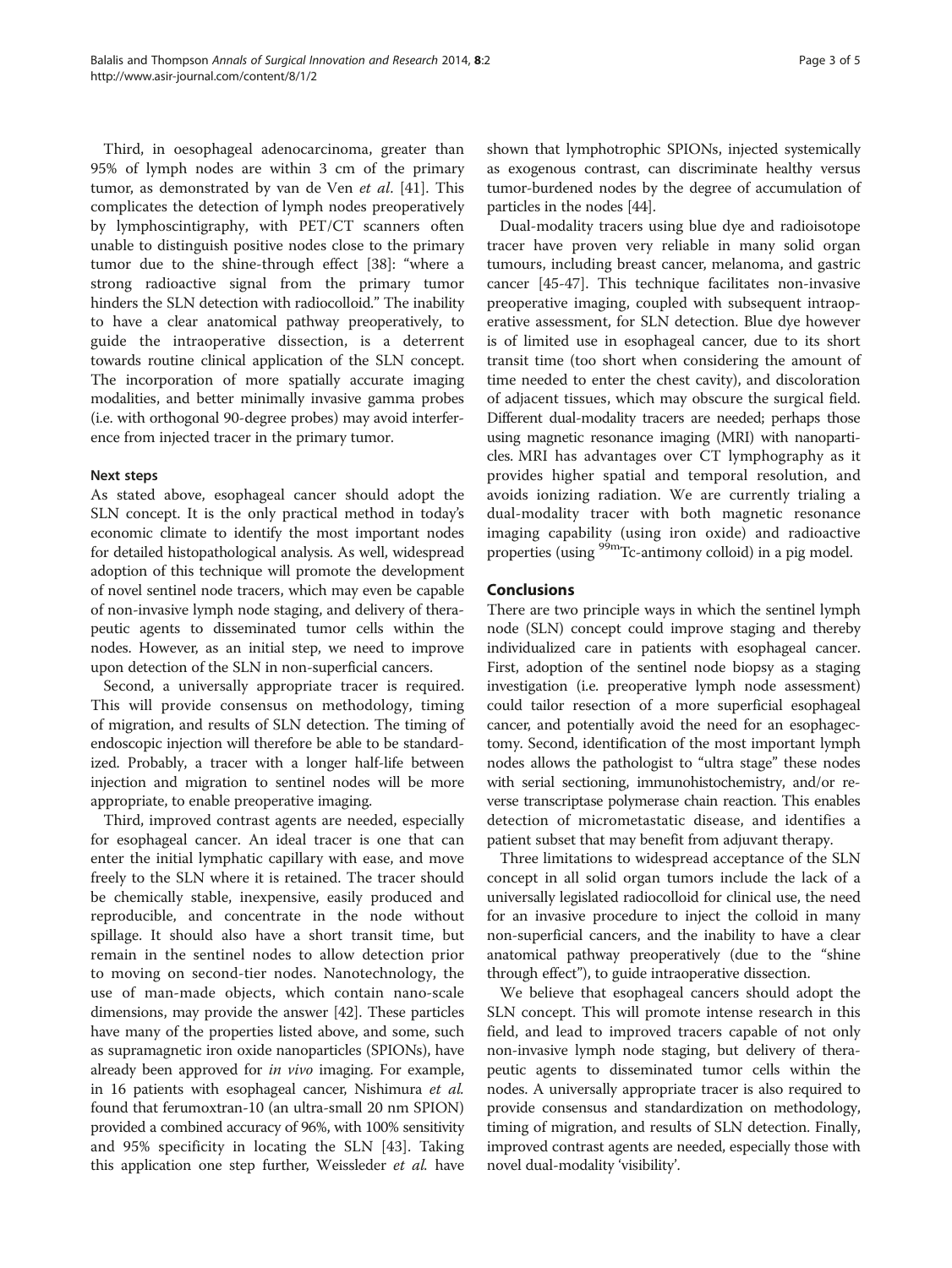#### <span id="page-3-0"></span>Competing interests

The authors declare that they have no competing interests.

#### Authors' contributions

GB participated in the concept and design of the study, acquisition of data (comprehensive literature review), and drafting the manuscript. ST conceived of the study, and participated in its design. ST also revised the manuscript draft. Both authors read and approved the final manuscript.

#### Authors' information

GB has begun a Masters of Philosophy (Surgery) degree at the University of Adelaide, looking at improving detection of sentinel lymph nodes in oesophageal cancer, through the use of nanotechnology. He began General Surgery training, in South Australia, in 2013, with a long-term interest in upper gastrointestinal surgery. GB was appointed the Royal Australian College of Surgeons Trainee Representative for South Australia/Northern Territory (RACSTA) in 2013, with an interest in the continued improvement of surgical training.

ST was appointed as an Upper Gastrointestinal Surgeon at the Royal Adelaide Hospital in 2007. She completed her surgical training in Calgary, Canada in 2004, and subsequently completed a Minimally Invasive Surgery fellowship at the Oregon Health and Science University in Portland, Oregon, U.S.A., and an Upper Gastrointestinal Surgery fellowship in Adelaide, South Australia. ST completed a PhD in 2011 evaluating better diagnostic and staging tools for oesophageal cancer through ongoing work with sentinel lymph nodes. She was awarded an Associate Professor title in 2013 with the University of South Australia for her academic accomplishments, and is regularly invited to speak at National and International Scientific Meetings. She has authored more than 60 peer-reviewed scientific articles, and included as a chief investigator in obtaining over \$1.4 million dollars in research and clinical development grants. She leads the research team within the Professorial Oesophago-Gastric Unit at the Royal Adelaide Hospital, and has clinical interests in gastro-oesophageal reflux disease and upper gastrointestinal cancer.

#### Acknowledgements

ST was awarded a Cancer Council NSW Innovator Grant in 2011. Money for this grant has helped fund ongoing large animal studies using novel sentinel node tracers (mentioned in the above text), but no funding was provided for preparation of this manuscript.

#### Received: 18 February 2014 Accepted: 29 April 2014 Published: 5 May 2014

#### References

- Cancer Research UK Statistical Information Team. In. [http://www.](http://www.cancerresearchuk.org/cancer-info/cancerstats/types/oesophagus/incidence/uk-oesophageal-cancer-incidence-statistics) [cancerresearchuk.org/cancer-info/cancerstats/types/oesophagus/incidence/](http://www.cancerresearchuk.org/cancer-info/cancerstats/types/oesophagus/incidence/uk-oesophageal-cancer-incidence-statistics) [uk-oesophageal-cancer-incidence-statistics.](http://www.cancerresearchuk.org/cancer-info/cancerstats/types/oesophagus/incidence/uk-oesophageal-cancer-incidence-statistics)
- 2. Bollschweiler E, Wolfgarten E, Gutschow C, Holscher AH: Demographic variations in the rising incidence of esophageal adenocarcinoma in white males. Cancer 2001, 92:549–555.
- 3. Urschel JD, Vasan H, Blewett CJ: A meta-analysis of randomized controlled trials that compared neoadjuvant chemotherapy and surgery to surgery alone for resectable esophageal cancer. Am J Surg 2002, 183:274-279.
- 4. Burmeister BH, Smithers BM, Gebski V, Fitzgerald L, Simes RJ, Devitt P, Ackland S, Gotley DC, Joseph D, Millar J, North J, Walpole ET, Denham JW: Surgery alone versus chemoradiotherapy followed by surgery for resectable cancer of the oesophagus: a randomised controlled phase III trial. Lancet Oncol 2005, 6:659-668.
- 5. Akutsu Y, Matsubara H: The significance of lymph node status as a prognostic factor for esophageal cancer. Surg Today 2011, 41:1190–1195.
- 6. Leong SP: Sentinel lymph node mapping and selective lymphadenectomy: the standard of care for melanoma. Curr Treat Options Oncol 2004, 5:185-194.
- 7. Vidal-Sicart S, Valdes Olmos R: Sentinel node mapping for breast cancer: current situation. J Oncol 2012, 2012:361341.
- 8. Gershenwald JE, Mansfield PF, Lee JE, Ross MI: Role for lymphatic mapping and sentinel lymph node biopsy in patients with thick  $(> or = 4$  mm) primary melanoma. Ann Surg Oncol 2000, 7:160-165
- Gajdos C, Griffith KA, Wong SL, Johnson TM, Chang AE, Cimmino VM, Lowe L, Bradford CR, Rees RS, Sabel MS: Is there a benefit to sentinel lymph node biopsy in patients with T4 melanoma? Cancer 2009, 115:5752–5760.
- 10. Russell-Jones R: When will selective lymphadenectomy become standard of care in melanoma? Int J Clin Pract 2012, 66:671–674.
- 11. Mansel RE, Fallowfield L, Kissin M, Goyal A, Newcombe RG, Dixon JM, Yiangou C, Horgan K, Bundred N, Monypenny I, England D, Sibbering M, Abdullah TI, Barr L, Chetty U, Sinnett DH, Fleissig A, Clarke D, Ell PJ: Randomized multicenter trial of sentinel node biopsy versus standard axillary treatment in operable breast cancer: the ALMANAC Trial. J Natl Cancer Inst 2006, 98:599–609.
- 12. Kim T, Giuliano AE, Lyman GH: Lymphatic mapping and sentinel lymph node biopsy in early-stage breast carcinoma: a metaanalysis. Cancer 2006, 106:4–16.
- 13. Krag DN, Anderson SJ, Julian TB, Brown AM, Harlow SP, Costantino JP, Ashikaga T, Weaver DL, Mamounas EP, Jalovec LM, Frazier TG, Noyes RD, Robidoux A, Scarth HM, Wolmark N: Sentinel-lymph-node resection compared with conventional axillary-lymph-node dissection in clinically node-negative patients with breast cancer: overall survival findings from the NSABP B-32 randomised phase 3 trial. Lancet Oncol 2010, 11:927–933.
- 14. Leong SP: The role of sentinel lymph nodes in malignant melanoma. Surg Clin North Am 2000, 80:1741-1757.
- 15. Morton DL, Hoon DS, Cochran AJ, Turner RR, Essner R, Takeuchi H, Wanek LA, Glass E, Foshag LJ, Hsueh EC, Bilchik AJ, Elashoff D, Elashoff R: Lymphatic mapping and sentinel lymphadenectomy for early-stage melanoma: therapeutic utility and implications of nodal microanatomy and molecular staging for improving the accuracy of detection of nodal micrometastases. Ann Surg 2003, 238:538–549. discussion 549–550.
- 16. Gershenwald JE, Thompson W, Mansfield PF, Lee JE, Colome MI, Tseng CH, Lee JJ, Balch CM, Reintgen DS, Ross MI: Multi-institutional melanoma lymphatic mapping experience: the prognostic value of sentinel lymph node status in 612 stage I or II melanoma patients. J Clin Oncol 1999, 17:976–983.
- 17. Shahbaz Sarwar CM, Luketich JD, Landreneau RJ, Abbas G: Esophageal cancer: an update. Int J Surg 2010, 8:417-422.
- 18. Hermansson M, DeMeester SR: Management of stage 1 esophageal cancer. Surg Clin North Am 2012, 92:1155–1167.
- 19. Ancona E, Rampado S, Cassaro M, Battaglia G, Ruol A, Castoro C, Portale G, Cavallin F, Rugge M: Prediction of lymph node status in superficial esophageal carcinoma. Ann Surg Oncol 2008, 15:3278–3288.
- 20. Akutsu Y, Uesato M, Shuto K, Kono T, Hoshino I, Horibe D, Sazuka T, Takeshita N, Maruyama T, Isozaki Y, Akanuma N, Matsubara H: The overall prevalence of metastasis in T1 esophageal squamous cell carcinoma: a retrospective analysis of 295 patients. Ann Surg 2013, 257:1032–1038.
- 21. Manner H, Pech O, Heldmann Y, May A, Pohl J, Behrens A, Gossner L, Stolte M, Vieth M, Ell C: Efficacy, safety, and long-term results of endoscopic treatment for early stage adenocarcinoma of the esophagus with low-risk sm1 invasion. Clin Gastroenterol Hepatol 2013, 11:630–635. quiz e645.
- 22. Sepesi B, Watson TJ, Zhou D, Polomsky M, Litle VR, Jones CE, Raymond DP, Hu R, Qiu X, Peters JH: Are endoscopic therapies appropriate for superficial submucosal esophageal adenocarcinoma? An analysis of esophagectomy specimens. J Am Coll Surg 2010, 210:418–427.
- 23. Pech O, Bollschweiler E, Manner H, Leers J, Ell C, Holscher AH: Comparison between endoscopic and surgical resection of mucosal esophageal adenocarcinoma in Barrett's esophagus at two high-volume centers. Ann Surg 2011, 254:67–72.
- 24. Das A, Singh V, Fleischer DE, Sharma VK: A comparison of endoscopic treatment and surgery in early esophageal cancer: an analysis of surveillance epidemiology and end results data. Am J Gastroenterol 2008, 103:1340–1345.
- 25. Schembre DB, Huang JL, Lin OS, Cantone N, Low DE: Treatment of Barrett's esophagus with early neoplasia: a comparison of endoscopic therapy and esophagectomy. Gastrointest Endosc 2008, 67:595–601.
- 26. Fovos A, Jarral O, Panagiotopoulos N, Podas T, Mikhail S, Zacharakis E: Does endoscopic treatment for early oesophageal cancers give equivalent oncological outcomes as compared with oesophagectomy? Best evidence topic (BET). Int J Surg 2012, 10:415–420.
- 27. Edge SB, Byrd DR, Compton CC, Fritz AG, Greene FL, Trotti A (Eds): AJCC cancer staging manual. 7th edition. New York, NY: Springer; 2010.
- 28. de Boer M, van Deurzen CHM, van Dijck JAAM, Borm GF, van Diest PJ, Adang EMM, Nortier JWR, Rutgers EJT, Seynaeve C, Menke-Pluymers MBE, Bult P, Tjan-Heijnen VC: Micrometastases or isolated tumor cells and the outcome of breast cancer. N Engl J Med 2009, 361:653–663.
- 29. Prenzel KL, Holscher AH, Drebber U, Agavonova M, Gutschow CA, Bollschweiler E: Prognostic impact of nodal micrometastasis in early esophageal cancer. Eur J Surg Oncol 2012, 38:314–318.